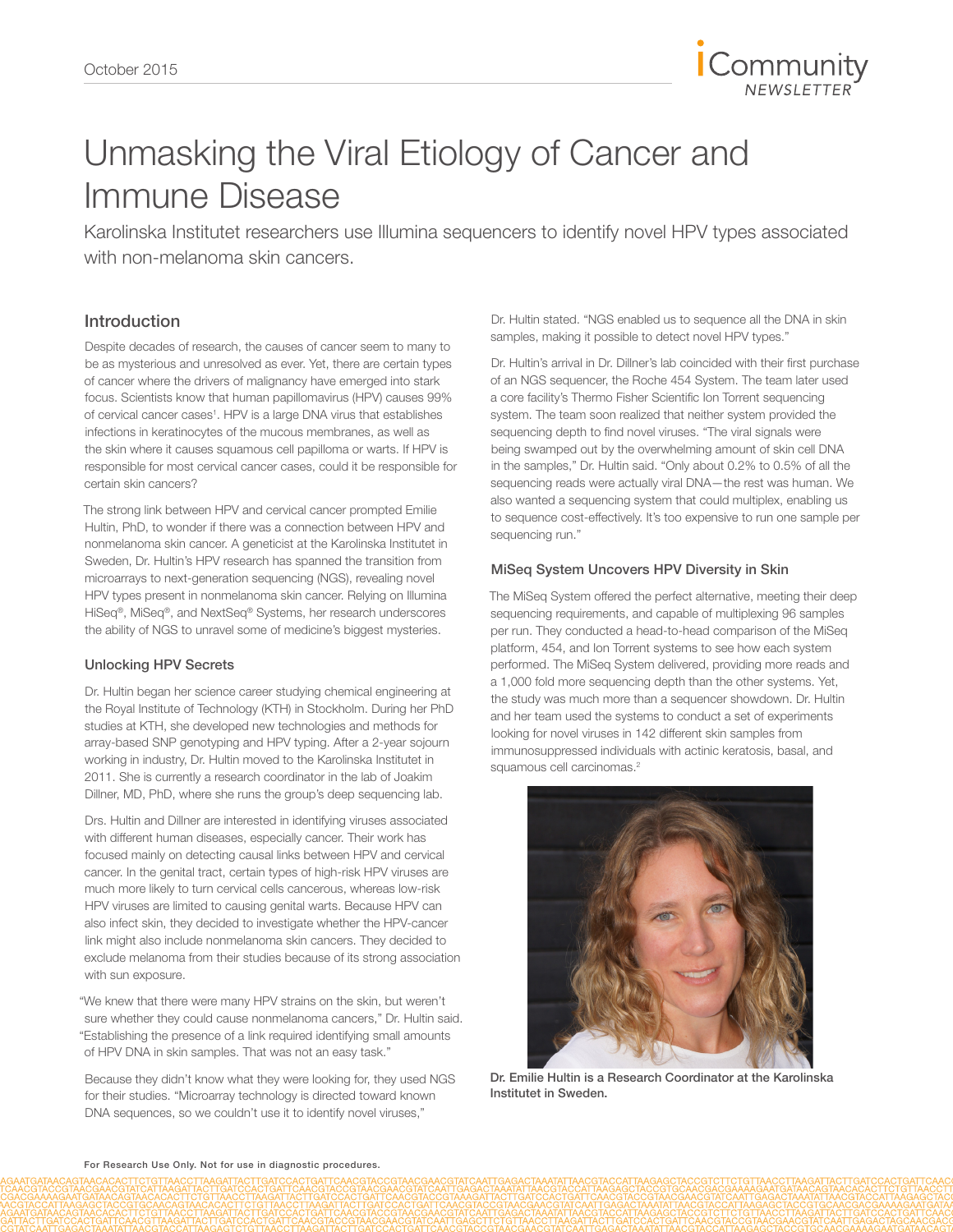Study samples consisted of whole genome amplified and PCR amplified sample pools. "There's an advantage in sequencing unbiased and biased sample pools," Dr. Hultin said. "When we sequence unbiased whole genome amplified material we are able to detect more HPV types, but we also get a lot of human reads. PCR amplified samples enable us to obtain more HPV-only reads. However, we'll miss some HPV types that are not complimentary to the primers we are using."

The 2 sample pools required the use of 2 different Illumina library prep kits. "We used the Nextera® DNA Library Preparation Kit for the 82-sample whole genome amplified pool and were able to prepare libraries from all these samples in just 1-2 days," Dr. Hultin said. "It was convenient to analyze a full plate at the same time as we prepared the samples."

## "The MiSeq System identified HPV types that were not found using the 454 and Ion Torrent systems."

"We also had samples that were amplified with specific PCR primers, creating amplicons of about 450 bp," Dr. Hultin added. "That was the perfect size, so we used the TruSeq® Nano DNA Library Preparation Kit for these samples. We eliminated the fragmentation, end-repair, and size selection steps so we could ligate the sequencing adapters to the ends of the PCR products immediately. The Illumina library kit protocols and MiSeq workflow reduced our hands-on time in the lab dramatically."

The study found an unexpected level of diversity, with no less than 396 HPV types, containing 229 putative virus types that had never before been identified. In contrast, a sequencing study performed earlier with the 454 and Ion Torrent systems identified 273 different HPV types, and only 47 unknown viruses.

"We thought that we were going to find a few novel HPV types, because there hadn't been many studies of skin HPV," Dr. Hultin said. "We didn't expect to find such extreme diversity of cutaneous HPV types. The MiSeq System identified HPV types that were not found using the 454 and Ion Torrent systems."

After 2 years using the 454 and Ion Torrent systems, Dr. Hultin made the switch to the MiSeq System, enabling her to make greater strides in her research. "It wasn't until we switched to the MiSeq System that we had the sequencing depth that we needed, yielding data that enabled us to identify novel HPV types, Dr. Hultin said. "The results of that study marked a fundamental change in our understanding of HPV diversity."

#### Short-Read Sequencing Identifies Novel HPV Type

The team continued their research, sequencing serum, fresh frozen (FF) biopsies, and formalin-fixed paraffin embedded (FFPE) skin samples. Because the DNA in FFPE samples is highly degraded, they thought that longer reads would be better in identifying novel HPV types. But as they worked, they found that shorter pairedend sequencing (151 bp) actually gave them the best results for FFPE samples.

Using the HiSeq and MiSeq Systems, Dr. Hultin led a follow-up study that looked for HPV in 91 skin samples that were a combination of FF biopsies and FFPE samples from keratoacanthomas, actinic keratosis, and basal cell carcinomas.<sup>3</sup> Multiplex, paired-end sequencing on the HiSeq System using dual indexes enabled them to sequence the samples using a non-biased approach. They found 4 previously unknown putative HPV types, including HPV197, which was highly present in the different cancer samples. HPV197 is only 75 percent identical to the most closely related type of HPV. Its primer regions possessed many nucleotide differences that would have prohibited PCR amplification.

"HPV197 would never have been discovered without using an unbiased method," Dr. Hultin said. "This virus is abundant among these nonmelanoma skin cancer samples, so it seems likely that it is a very important skin HPV type."

#### A Shift to the NextSeq 500 System

In June 2014, Dr. Hultin added a NextSeq 500 System to the lab and has been thrilled with its performance. Regardless of whether they're doing PCR amplification or not, Dr. Hultin's team has found that the NextSeq 500 System is perfect for their studies. "The NextSeq 500 System enables us to sequence FFPE samples effectively, and assemble novel viruses from FF biopsy samples," Dr. Hultin said. "It offers greater sequencing depth and an ability to sequence pools of 96 samples. We've shifted primarily to the NextSeq 500 System for our studies, using the MiSeq System for confirmation or pilot studies."

The team's bioinformatics pipeline is optimized for paired-end sequencing data. Given that viruses like HPV can integrate themselves into the host genome, paired-end sequencing with the NextSeq 500 System enables Dr. Hultin to identify locations where the virus has integrated. "We can look at the pairs and see if one pair is aligned to the virus and the other pair is aligned to the human genome," Dr. Hultin said.

## "HPV197 would never have been discovered without using an unbiased method."

Dr. Hultin is thrilled with the performance of the NextSeq 500 System and how easy it is to use. "The MiSeq System training was easy and we couldn't believe that sequencing could get any easier," Dr. Hultin said. "Then we were trained on the NextSeq 500 System and realized that Illumina had indeed made sequencing a bit easier. We almost didn't need any training at all."

#### Viral Etiology in Cancer and Immune System Diseases

NGS has opened up a window into the number of HPV viral types that exist. "A couple of years ago, there were about 100 different HPV types known," Dr. Hultin stated. "Now more than 200 types have been identified."

Their success with HPV has enabled the researchers to look more broadly at the role of viruses both in cancers, and in diseases and disorders that impact the immune system negatively. Nobel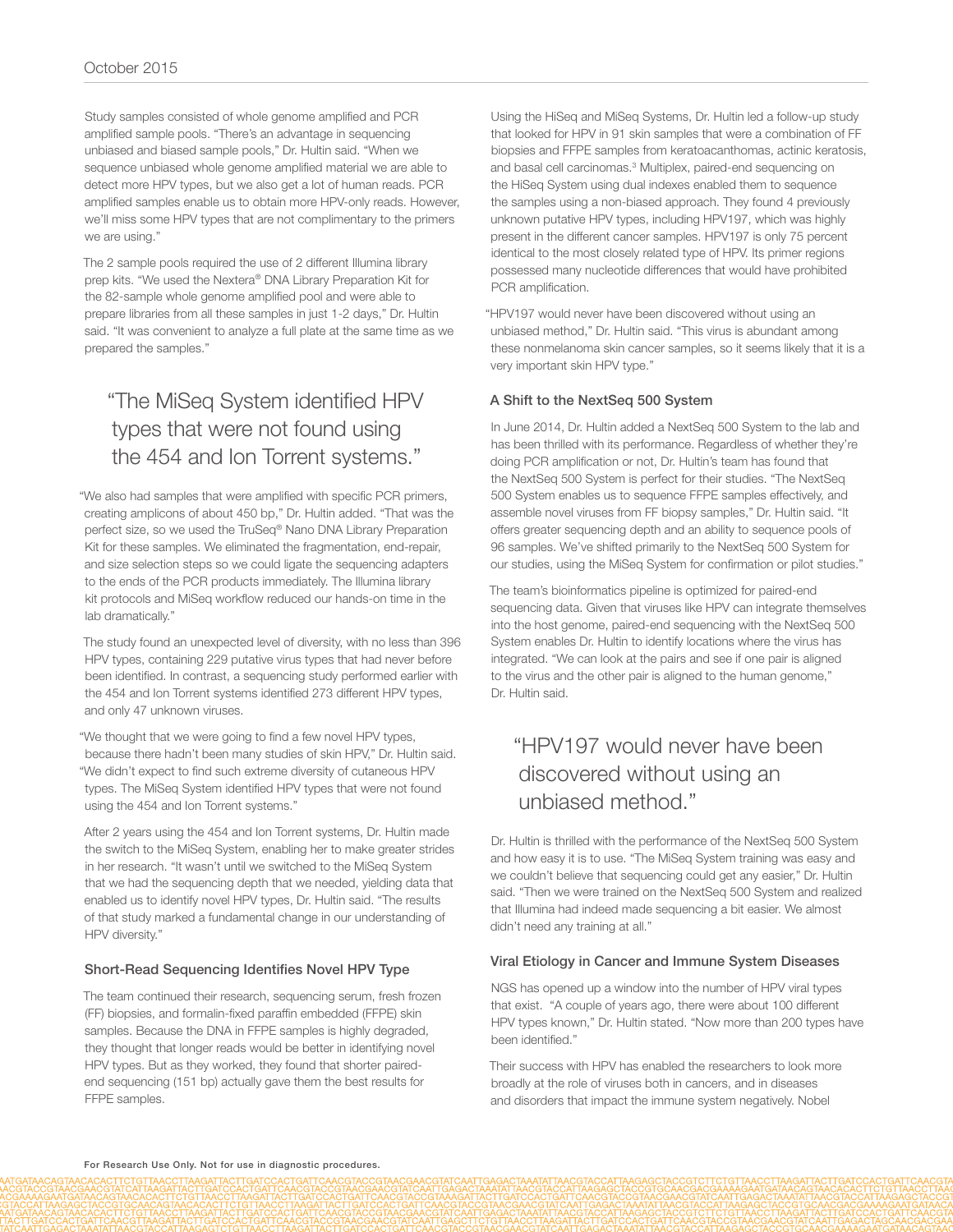laureate Harald zur Hausen, MD, who first discovered the role of HPV, has proposed that immunosuppressed individuals are more likely to get cancers that are caused by viruses, because their own immune systems are no longer able to keep the infections in check. An example is AIDS, where patients are at much higher risk of nonmelanoma skin cancers such as Kaposi's sarcoma.

"The NextSeq 500 System enables us to sequence FFPE samples effectively, and assemble novel viruses from FF biopsy samples."

Dr. Hultin and her team have been looking for viral signatures in cancers associated with immunosuppression in the hopes of finding a potential viral link. They are also conducting a study on multiple sclerosis (MS) to see if there's evidence of a viral etiology. Dr. Hultin has obtained serum samples from MS patients taken several years before their diagnosis to identify viruses that could be linked to MS. The first NextSeq 500 System sequencing runs have been completed and the group is working on the confirmation phase.

Although the role of HPV in cervical cancer has become clear, scientists are just beginning to understand the role of HPV and other viruses in the development of cancer. Dr. Hultin believes that many more types of cancer might have a viral etiology, even if viral infection doesn't automatically cause cancer down the line. With the help of NGS, she believes she will ultimately find these signatures.

#### **References**

- 1. [Walboomers JM, Jacobs MV, Manos MM, et al. Human papillomavirus](http://www.ncbi.nlm.nih.gov/pubmed/10451482)  [is a necessary cause of invasive cervical cancer worldwide.](http://www.ncbi.nlm.nih.gov/pubmed/10451482) *J Pathol.* [1999;189:12–19.](http://www.ncbi.nlm.nih.gov/pubmed/10451482)
- 2. [Bzhalava D, Mühr LS, Lagheden C, et al. Deep sequencing extends the](http://www.ncbi.nlm.nih.gov/pubmed/25055967)  [diversity of human papillomaviruses in human skin.](http://www.ncbi.nlm.nih.gov/pubmed/25055967) *Sci Rep*. 2014; 4: 5807.
- 3. [Arroyo Mühr LS, Hultin E, Bzhalava, et al. Human papillomavirus type 197 is](http://www.ncbi.nlm.nih.gov/pubmed/25388227)  [commonly present in skin tumors.](http://www.ncbi.nlm.nih.gov/pubmed/25388227) *Int J Cancer,* 2015; 136(11): 2546–2555.

#### Learn more about the Illumina products and systems mentioned in this article:

- [MiSeq System, www.illumina.com/systems/miseq.html](http://www.illumina.com/systems/miseq.html)
- [HiSeq System, www.illumina.com/systems/hiseq\\_2500\\_1500.html](http://www.illumina.com/systems/hiseq_2500_1500.html)
- [NextSeq System, www.illumina.com/systems/](http://www.illumina.com/systems/nextseq-sequencer.html) [nextseq-sequencer.html](http://www.illumina.com/systems/nextseq-sequencer.html)
- [Nextera DNA Library Preparation Kit, www.illumina.com/products/](http://www.illumina.com/products/nextera_dna_library_prep_kit.html) [nextera\\_dna\\_library\\_prep\\_kit.html](http://www.illumina.com/products/nextera_dna_library_prep_kit.html)
- [TruSeq Nano DNA Library Preparation Kit, www.illumina.com/](http://www.illumina.com/products/truseq-nano-dna-library-prep-kit.html) [products/truseq-nano-dna-library-prep-kit.html](http://www.illumina.com/products/truseq-nano-dna-library-prep-kit.html)